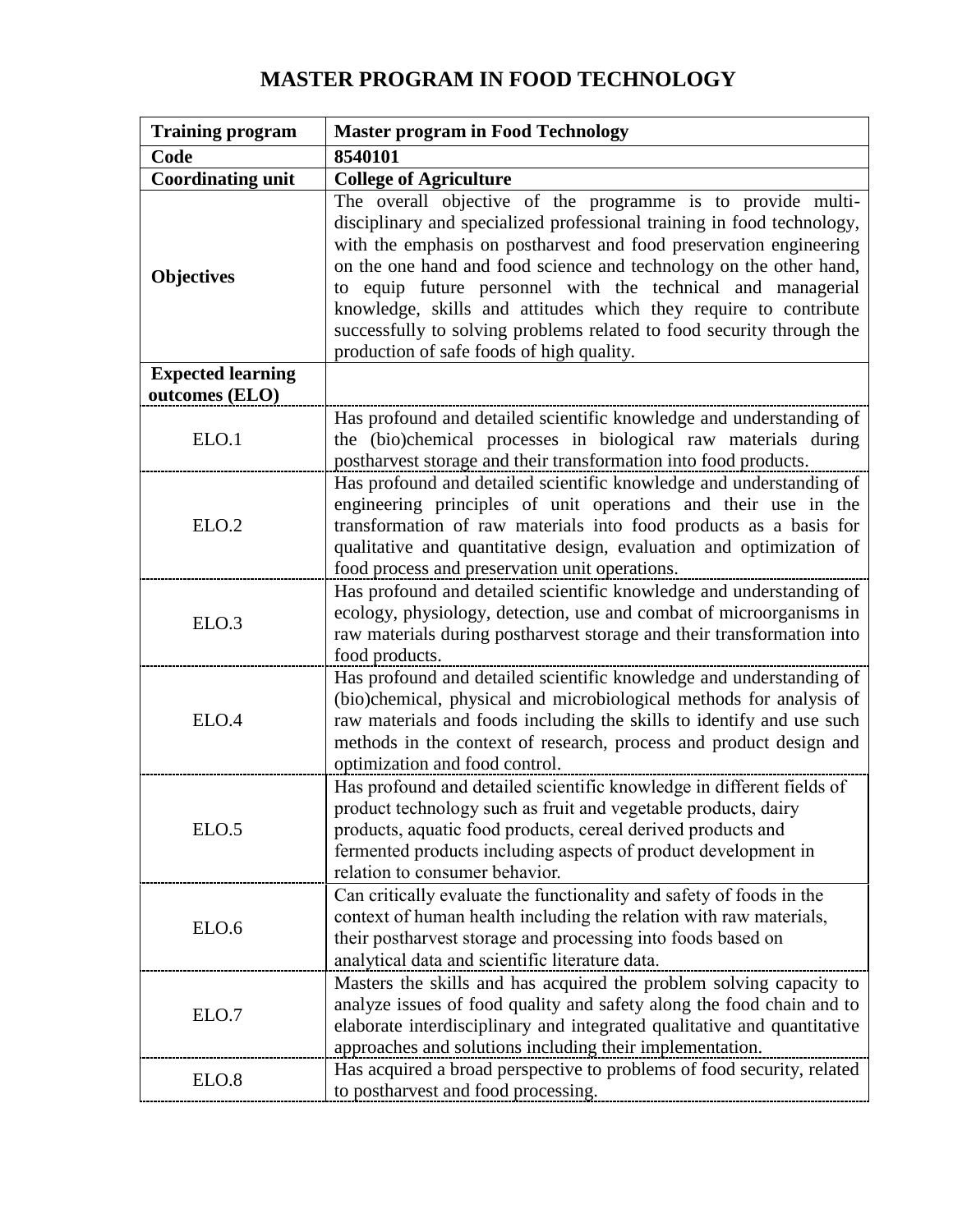| ELO.9  | Can demonstrate critical consideration of and reflection on known<br>and new theories, models or interpretation within the broad field of<br>food technology.                                                                                                                                     |
|--------|---------------------------------------------------------------------------------------------------------------------------------------------------------------------------------------------------------------------------------------------------------------------------------------------------|
| ELO.10 | Can identify and apply appropriate research methods and techniques<br>to design, plan and execute targeted experiments or simulations<br>independently and critically evaluate and interpret the collected data.                                                                                  |
| ELO.11 | Can develop and execute independently original scientific research<br>and/or apply innovative ideas within research environments to create<br>new and/or improved insights and/or solutions for complex<br>(multi)disciplinary research questions respecting the results of other<br>researchers. |
| ELO.12 | Can convincingly and professionally communicate personal research,<br>thoughts, ideas, and opinions of proposals, both written and oral, to<br>different actors and stakeholders from peers to a general public.                                                                                  |
| ELO.13 | Has acquired project management skills to act independently and in a<br>multidisciplinary team as team member or team leader in international<br>and intercultural settings.                                                                                                                      |

| $\bf No$                                | <b>Course</b><br>code | <b>Course</b>                                     | <b>Total cred</b> | <b>Theory</b><br>(hours) | <b>Practice</b><br>(hours) |  |  |
|-----------------------------------------|-----------------------|---------------------------------------------------|-------------------|--------------------------|----------------------------|--|--|
|                                         |                       | Pre-master English                                | 15                |                          |                            |  |  |
| <b>Compulsory courses (32)</b>          |                       |                                                   |                   |                          |                            |  |  |
| 1.                                      | FT601                 | Scientific research methodology                   | $\overline{2}$    | 20                       | 20                         |  |  |
| 2.                                      | FT602                 | Applied statistics                                | 3                 | 30                       | 30                         |  |  |
| 3.                                      | FT603                 | Food microbiology and analysis                    | 3                 | 30                       | 30                         |  |  |
| 4.                                      | FT604                 | Food chemistry and analysis                       | 3                 | 30                       | 30                         |  |  |
| 5.                                      | FT605                 | Human nutrition                                   | $\overline{2}$    | 30                       | $\overline{0}$             |  |  |
| 6.                                      | FT606                 | Food processing                                   | 3                 | 30                       | 30                         |  |  |
| 7.                                      | FT607                 | Thermal processing of foods                       | 4                 | 45                       | 30                         |  |  |
| 8.                                      | FT608                 | Low temperature processing of<br>foods            | 3                 | 30                       | 30                         |  |  |
| 9.                                      | FT609                 | Engineering properties of biological<br>materials | 3                 | 30                       | 30                         |  |  |
| 10.                                     | FT610                 | Transport phenomena and<br>engineering kinetics   | 3                 | 30                       | 30                         |  |  |
| 11.                                     | FT611                 | Internship                                        | 3                 | $\overline{0}$           | 90                         |  |  |
| Optional courses (8 in the second year) |                       |                                                   |                   |                          |                            |  |  |
| 12.                                     | FT612                 | Sensory science                                   | $\overline{2}$    | 30                       | $\overline{0}$             |  |  |
| 13.                                     | FT613                 | Food quality and safety management                | $\overline{2}$    | 20                       | 20                         |  |  |